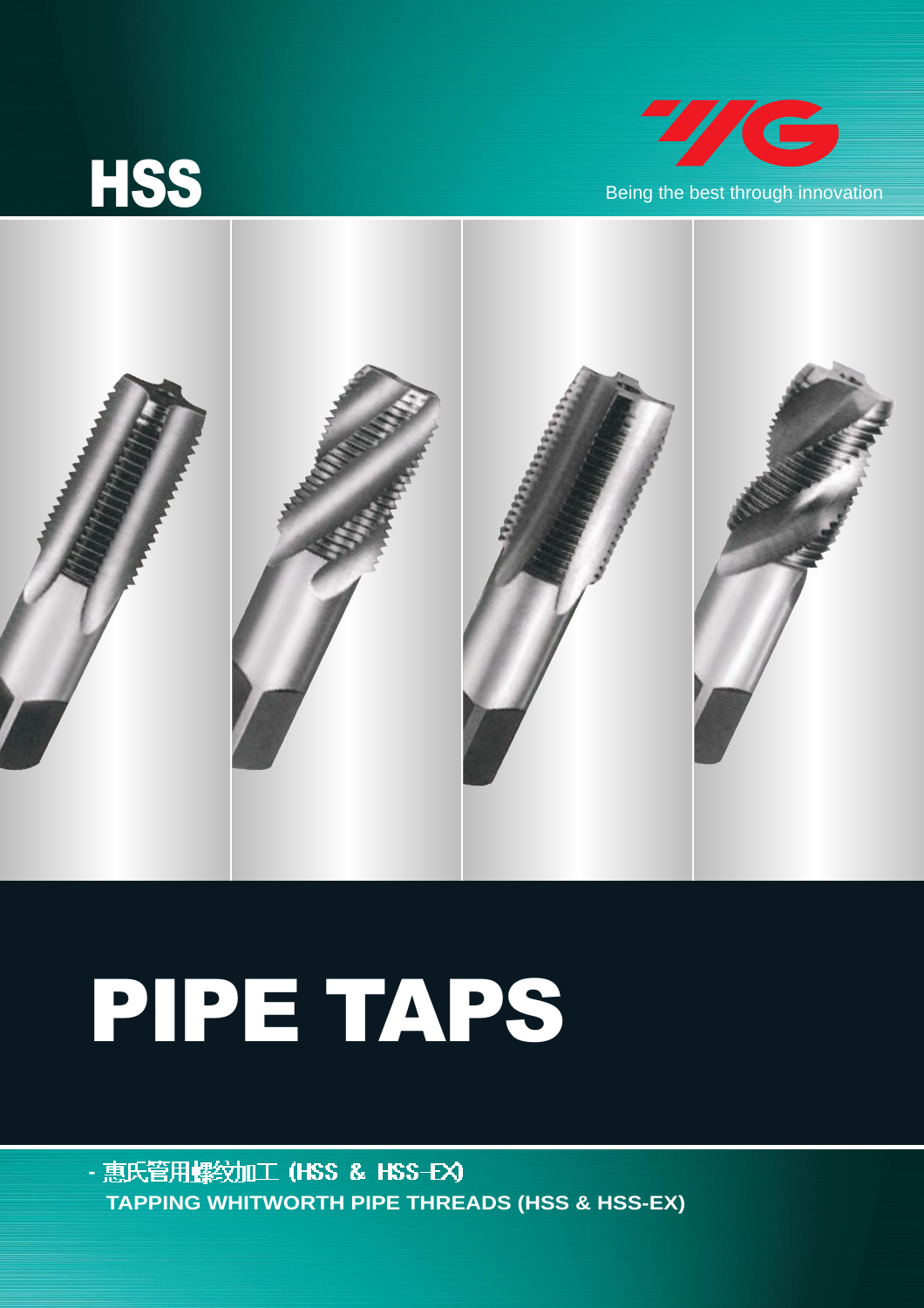## SELECTION GUIDE

## 管用丝锥 / PIPE TAPS

**恵氏管用螺纹加工, HSS & HSS-EX / Tapping Whitworth Pipe threads, HSS & HSS-EX** 

| <b>PIPE TAPS</b> |              |                      |             |                  |                   |                                  |                  |                      |      |
|------------------|--------------|----------------------|-------------|------------------|-------------------|----------------------------------|------------------|----------------------|------|
| 项目               | 型묵           | 刀具材质                 | 标准          | 工件材质             | 尺寸                | 丝锥公差                             | 倒角               | 表面处理                 | 页    |
| EDP No.          | <b>MODEL</b> | Tool<br>Material     | Standard    | Work<br>Material | <b>Dimensions</b> | Tolerance                        | Chamfer          | Surface<br>Treatment | PAGE |
| T7532<br>T2532   |              | <b>HSS</b><br>HSS-EX | PT          | <b>GS</b>        | PT                | $JIS$ $  $                       | 2.5P             | <b>Bright</b>        | 481  |
| T2518            |              | HSS-EX               | SP-PT       | <b>GS</b>        | PT                | $JIS$ <sub><math>  </math></sub> | 2.5P             | <b>Bright</b>        | 482  |
| T7552<br>T2552   |              | <b>HSS</b><br>HSS-EX | <b>PS</b>   | <b>GS</b>        | <b>PS</b>         | $JIS$ <sub><math>  </math></sub> | 3.5P             | <b>Bright</b>        | 483  |
| T2538            |              | HSS-EX               | SP-PS       | <b>GS</b>        | <b>PS</b>         | $JIS$ <sub><math>  </math></sub> | 3.0P             | <b>Bright</b>        | 484  |
| T7562<br>T2562   |              | <b>HSS</b><br>HSS-EX | PF          | <b>GS</b>        | PF                | $JIS$ <sub><math>  </math></sub> | 3.5P             | <b>Bright</b>        | 485  |
| T2539            |              | HSS-EX               | SP-PF       | <b>GS</b>        | <b>PF</b>         | $JIS$ <sub><math>  </math></sub> | 3.0 <sup>P</sup> | <b>Bright</b>        | 486  |
| T2527            |              | HSS-EX               | <b>NPT</b>  | <b>GS</b>        | <b>NPT</b>        | ANSI G                           | 3.0 <sup>P</sup> | <b>Bright</b>        | 487  |
| T2537            |              | HSS-EX               | <b>NPTF</b> | <b>GS</b>        | <b>NPTF</b>       | ANSI G                           | 3.0P             | <b>Bright</b>        | 488  |

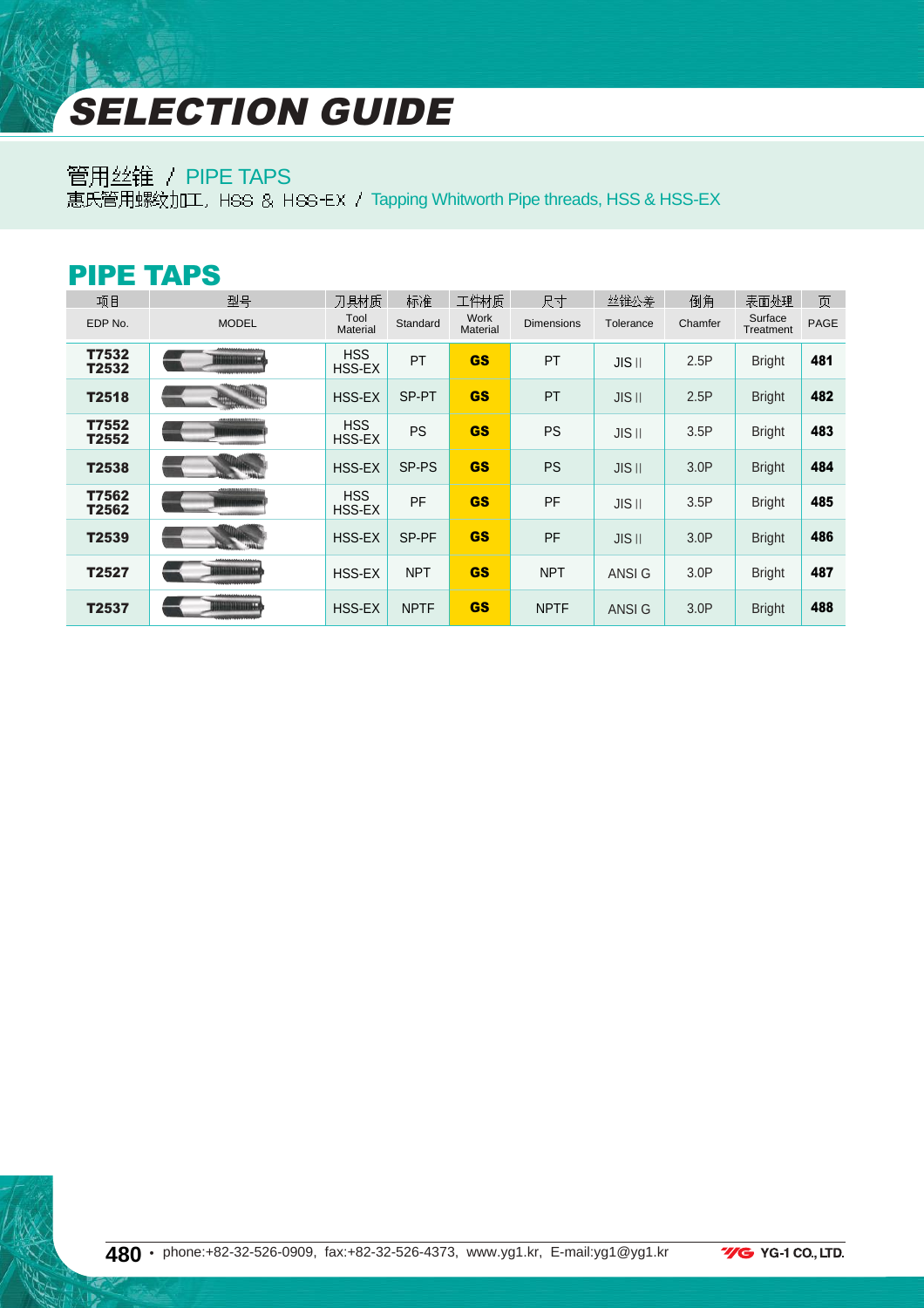

|                            |                               |                         |                       |                                  |                          |                                  |                      | $\circledcirc$       | :优(Excellent)            | ○: 良(Good)                       |
|----------------------------|-------------------------------|-------------------------|-----------------------|----------------------------------|--------------------------|----------------------------------|----------------------|----------------------|--------------------------|----------------------------------|
| 低碳钢                        | 中碳钢                           | 高碳钢                     | 合金钢                   |                                  | 硬化钢                      | 不锈钢                              | 工具钢                  | 铸钢                   | 铸铁                       | 高强度铸铁                            |
| Low<br><b>Carbon Steel</b> | Meduim<br><b>Carbon Steel</b> | High<br>Carbon Steel    | Allov<br><b>Steel</b> |                                  | Hardened<br><b>Steel</b> | <b>Stainless</b><br><b>Steel</b> | Tool<br><b>Steel</b> | Cast<br><b>Steel</b> | Cast<br>Iron             | <b>High Tension</b><br>Cast Iron |
| $\sim$ C <sub>0.25</sub>   | $C0.25$ ~ $C0.45$             | $CO.45 -$               | <b>SCM</b>            |                                  | $HRc25 \sim 45$          | <b>SUS</b>                       | <b>SKD</b>           | <b>SC</b>            | <b>FC</b>                | <b>FCD</b>                       |
|                            | $\circledcirc$                |                         | $\circledcirc$        |                                  |                          |                                  |                      |                      |                          | О                                |
| 铜                          | 黄铜                            | 铸铜                      | 铝轧                    | 铸铝                               | 铸镁                       | 铸锌                               | 钛合金                  | 镍合金                  | 热固性塑料                    | 热塑性塑料                            |
| Copper                     | <b>Brass</b>                  | <b>Brass</b><br>Casting | Aluminum<br>Rolled    | Aluminum<br><b>Alloy Casting</b> | Magnesium<br>Casting     | <b>Zinc Alloy</b><br>Casting     | <b>Ti Alloy</b>      | Ni Alloy             | Thermosetting<br>plastic | thermoplastic                    |
| Cu                         | <b>Bs</b>                     | PB                      | <b>AL</b>             | AC, ADC                          | <b>MC</b>                | <b>ZDC</b>                       |                      |                      |                          |                                  |
|                            |                               |                         |                       |                                  | С                        |                                  |                      |                      |                          | C                                |

**7/G** YG-1 CO., LTD.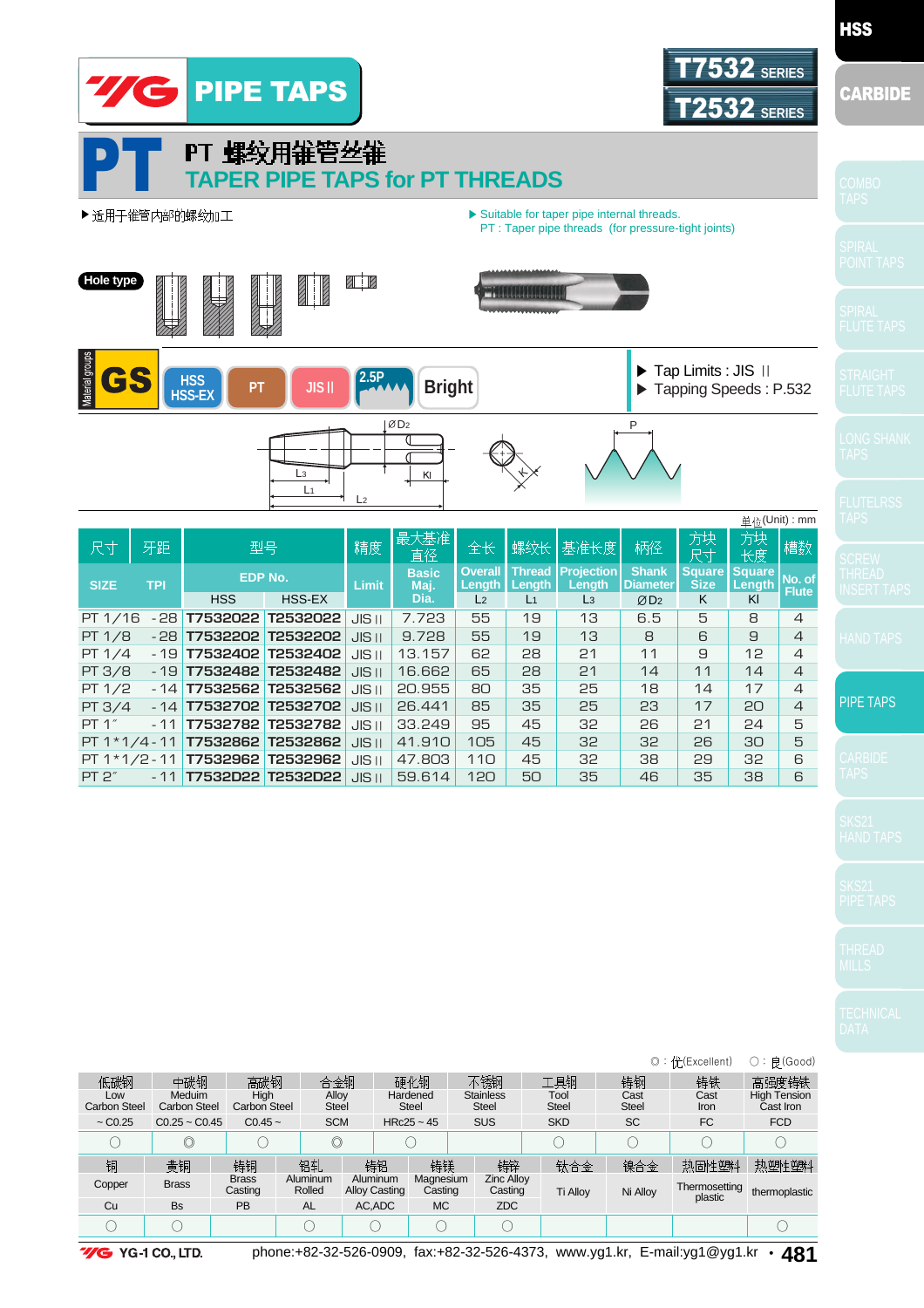

 $\overline{\phantom{a}}$ 

9.728 13.157 16.662 20.955 26.441 33.249

**Dia.** 

最大基准

直径

**Overall Length**  $L<sub>2</sub>$ 

全长

 $\sqrt{ }$  $KI$ 

 $\overline{1}$ L3

精度

JISⅡ JISⅡ JISⅡ JISⅡ JISⅡ JISⅡ

**T2518202 T2518402 T2518482 T2518562 T2518702 T2518782**

**SIZE TPI EDP No. Limit Basic Maj.**

型号

PT 1/8 - 28 PT 1/4 - 19 PT 3/8 - 19 PT 1/2 - 14 PT 3/4 - 14 PT 1″ - 11

牙距

尺寸

PIPE TAPS

|                            |                               |                         |                    |                                  |                          |                                  |                      |                      | ◎:优(Excellent)           | ○: 良(Good)                       |
|----------------------------|-------------------------------|-------------------------|--------------------|----------------------------------|--------------------------|----------------------------------|----------------------|----------------------|--------------------------|----------------------------------|
| 低碳钢                        | 中碳钢                           | 高碳钢                     | 合金钢                |                                  | 硬化钢                      | 不锈钢                              | 工具钢                  | 铸钢                   | 铸铁                       | 高强度铸铁                            |
| Low<br><b>Carbon Steel</b> | Meduim<br><b>Carbon Steel</b> | High<br>Carbon Steel    | Alloy<br>Steel     |                                  | Hardened<br><b>Steel</b> | <b>Stainless</b><br><b>Steel</b> | Tool<br><b>Steel</b> | Cast<br><b>Steel</b> | Cast<br>Iron             | <b>High Tension</b><br>Cast Iron |
| $\sim$ C <sub>0.25</sub>   | $C0.25 \sim C0.45$            | $C0.45$ ~               | <b>SCM</b>         |                                  | $HRc25 - 45$             | <b>SUS</b>                       | <b>SKD</b>           | <b>SC</b>            | <b>FC</b>                | <b>FCD</b>                       |
| $\circledcirc$             |                               |                         | 0                  |                                  |                          |                                  |                      | О                    |                          |                                  |
| 铜                          | 黄铜                            | 铸铜                      | 铝轧                 | 铸铝                               | 锑镁                       | 铸锌                               | 钛合金                  | 镍合金                  | 热固性塑料                    | 热塑性塑料                            |
| Copper                     | <b>Brass</b>                  | <b>Brass</b><br>Casting | Aluminum<br>Rolled | Aluminum<br><b>Alloy Casting</b> | Magnesium<br>Casting     | <b>Zinc Alloy</b><br>Casting     | <b>Ti Allov</b>      | Ni Alloy             | Thermosetting<br>plastic | thermoplastic                    |
| Cu                         | <b>Bs</b>                     | <b>PB</b>               | <b>AL</b>          | AC.ADC                           | <b>MC</b>                | ZDC                              |                      |                      |                          |                                  |
|                            |                               |                         |                    |                                  |                          |                                  |                      |                      |                          |                                  |

 $\overline{\tau}$ 

**Thread Length**  $\overline{L_1}$ 

螺纹长

**Projection Length** L3

基准长度

**Shank** amet **Ø**D2

柄径

**Square Size** K

方块<br>尺寸

**Square Length** Kl

放

ー<br>长度

**No. of Flute**

槽数

 $\frac{1}{2}$ (Unit) : mm

**482 •** phone:+82-32-526-0909, fax:+82-32-526-4373, www.yg1.kr, E-mail:yg1@yg1.kr

**VG** YG-1 CO., LTD.

T2518 **SERIES**

▶ Tap Limits : JIS **Ⅱ** ▶ Tapping Speeds : P.532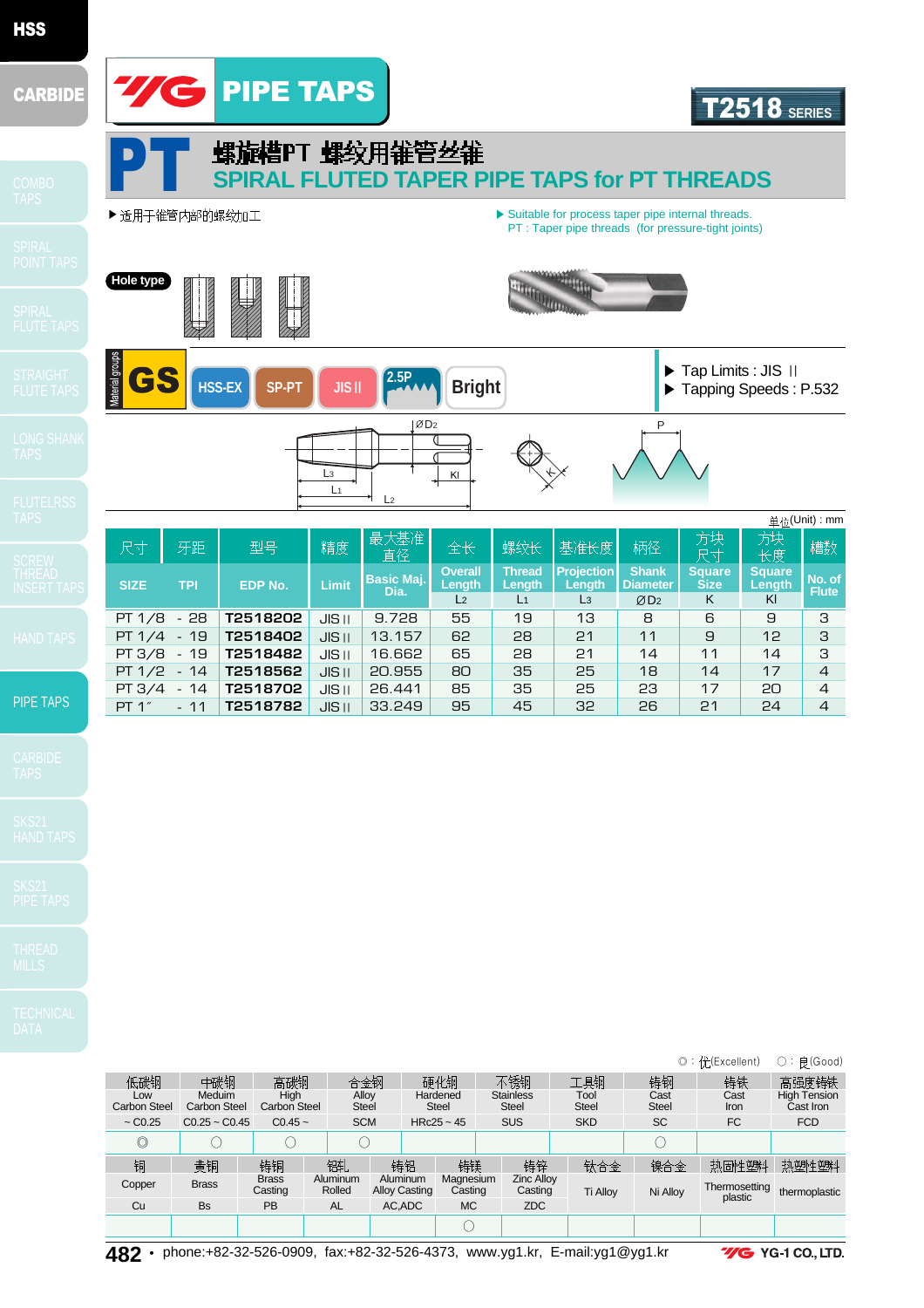

|                                   |                                      |                             |                       |                                  |                                 |                                         |                             |                            | ◎:优(Excellent)           | ○: 良(Good)                                |
|-----------------------------------|--------------------------------------|-----------------------------|-----------------------|----------------------------------|---------------------------------|-----------------------------------------|-----------------------------|----------------------------|--------------------------|-------------------------------------------|
| 低碳钢<br>Low<br><b>Carbon Steel</b> | 中碳钢<br>Meduim<br><b>Carbon Steel</b> | 高碳钢<br>High<br>Carbon Steel | 合金钢<br>Alloy<br>Steel |                                  | 硬化钢<br>Hardened<br><b>Steel</b> | 不锈钢<br><b>Stainless</b><br><b>Steel</b> | 工具钢<br>Tool<br><b>Steel</b> | 铸钢<br>Cast<br><b>Steel</b> | 铸铁<br>Cast<br>Iron       | 高强度铸铁<br><b>High Tension</b><br>Cast Iron |
| $\sim$ C <sub>0.25</sub>          | $CO.25 - CO.45$                      | $CO.45 -$                   | <b>SCM</b>            |                                  | $HRc25 - 45$                    | <b>SUS</b>                              | <b>SKD</b>                  | <b>SC</b>                  | <b>FC</b>                | <b>FCD</b>                                |
|                                   |                                      |                             |                       |                                  |                                 |                                         |                             |                            | C                        |                                           |
| 铜                                 | 黄铜                                   | 铸铜                          | 铝轧                    | 铸铝                               | 铸镁                              | 铸锌                                      | 钛合金                         | 镍合金                        | 热固性塑料                    | 热塑性塑料                                     |
| Copper                            | <b>Brass</b>                         | <b>Brass</b><br>Casting     | Aluminum<br>Rolled    | Aluminum<br><b>Alloy Casting</b> | Magnesium<br>Casting            | <b>Zinc Allov</b><br>Casting            | <b>Ti Alloy</b>             | Ni Alloy                   | Thermosetting<br>plastic | thermoplastic                             |
| Cu                                | <b>Bs</b>                            | <b>PB</b>                   | <b>AL</b>             | AC, ADC                          | <b>MC</b>                       | <b>ZDC</b>                              |                             |                            |                          |                                           |
|                                   |                                      | C                           | n.                    | C                                | C                               |                                         |                             |                            |                          |                                           |

**7/G** YG-1 CO., LTD.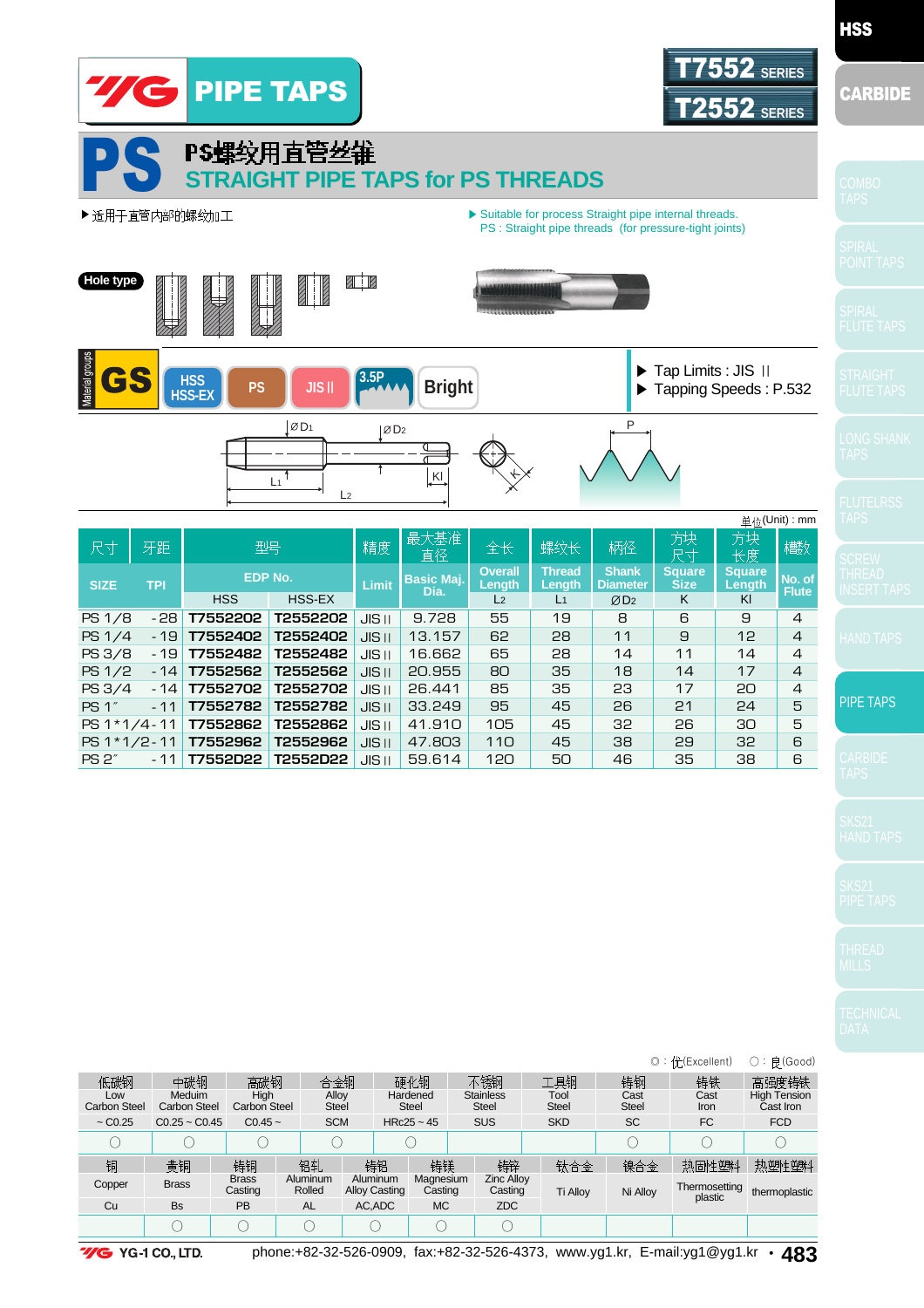





P

▶ Tap Limits : JIS **Ⅱ** ▶ Tapping Speeds : P.532

PS : Straight pipe threads (for pressure-tight joints)

**Hole type**

GS

PS 1/8 - 28 PS 1/4 - 19 PS 3/8 - 19 PS 1/2 - 14 PS 3/4 - 14 PS 1″ - 11

牙距

尺寸

**T2538202 T2538402 T2538482 T2538562 T2538702 T2538782**

型号

**SIZE TPI EDP No. Limit Basic Maj.**

PIPE TAPS

|                            |                                      |                         |                    |                                  |                          |                      |                                  |                      |                      | $\circ$ : 优(Excellent)   | ○: 良(Good)                              |
|----------------------------|--------------------------------------|-------------------------|--------------------|----------------------------------|--------------------------|----------------------|----------------------------------|----------------------|----------------------|--------------------------|-----------------------------------------|
| 低碳钢                        | 中碳钢                                  | 高碳钢                     | 合金钢                |                                  | 硬化钢                      |                      | 不锈钢                              | 工具钢                  | 铸钢                   | 铸铁                       | 高强度铸铁                                   |
| Low<br><b>Carbon Steel</b> | <b>Meduim</b><br><b>Carbon Steel</b> | High<br>Carbon Steel    | Alloy<br>Steel     |                                  | Hardened<br><b>Steel</b> |                      | <b>Stainless</b><br><b>Steel</b> | Tool<br><b>Steel</b> | Cast<br><b>Steel</b> | Cast<br><b>Iron</b>      | <b>High Tension</b><br><b>Cast Iron</b> |
| $\sim$ C <sub>0.25</sub>   | $CO.25 - CO.45$                      | $CO.45 -$               | <b>SCM</b>         |                                  | $HRc25 \sim 45$          |                      | <b>SUS</b>                       | <b>SKD</b>           | <b>SC</b>            | <b>FC</b>                | <b>FCD</b>                              |
| $\circledcirc$             | $\circledcirc$                       |                         | $\circledcirc$     |                                  |                          |                      |                                  |                      | $\circledcirc$       |                          | C                                       |
| 铜                          | 黄铜                                   | 铸铜                      | 铅轧                 | 铸铝                               |                          | 铸镁                   | 铸锌                               | 钛合金                  | 镍合金                  | 热固性塑料                    | 热塑性塑料                                   |
| Copper                     | <b>Brass</b>                         | <b>Brass</b><br>Casting | Aluminum<br>Rolled | Aluminum<br><b>Alloy Casting</b> |                          | Magnesium<br>Casting | <b>Zinc Alloy</b><br>Casting     | <b>Ti Alloy</b>      | Ni Alloy             | Thermosetting<br>plastic | thermoplastic                           |
| Cu                         | <b>Bs</b>                            | PB                      | <b>AL</b>          | AC.ADC                           |                          | <b>MC</b>            | ZDC                              |                      |                      |                          |                                         |
| 0                          |                                      |                         |                    | $(\ )$                           |                          |                      | ∩                                |                      |                      |                          |                                         |

**484 •** phone:+82-32-526-0909, fax:+82-32-526-4373, www.yg1.kr, E-mail:yg1@yg1.kr

 $\downarrow \varnothing$  D<sub>1</sub>  $\downarrow \varnothing$  D<sub>2</sub>

**HSS-EX SP-PS JIS<sup>Ⅱ</sup> 3.0P Bright**

L2

JISⅡ JISⅡ JISⅡ JISⅡ JISⅡ JISⅡ

精度

 $L_1$   $K$   $K$ 

9.728 13.157 16.662 20.955 26.441 33.249

**Dia.** 

最大基准直径

▶ 适用于锥管内部的螺纹加工. <br>● Suitable for process Straight pipe internal threads.

Kl

**Overall Length** L2

全长

**Thread Length** L1

螺纹长

**Shank Diamete Ø**D2

柄径

**Square Size** K

方块尺寸

**Square Length** Kl

方块长度

**No. of Flute**

槽数

单位(Unit) : mm

**螺旋槽PS螺纹用直管丝锥**<br>SPIRAL FLUTED STRAIGHT PIPE TAPS for PS THREADS

**VG** YG-1 CO., LTD.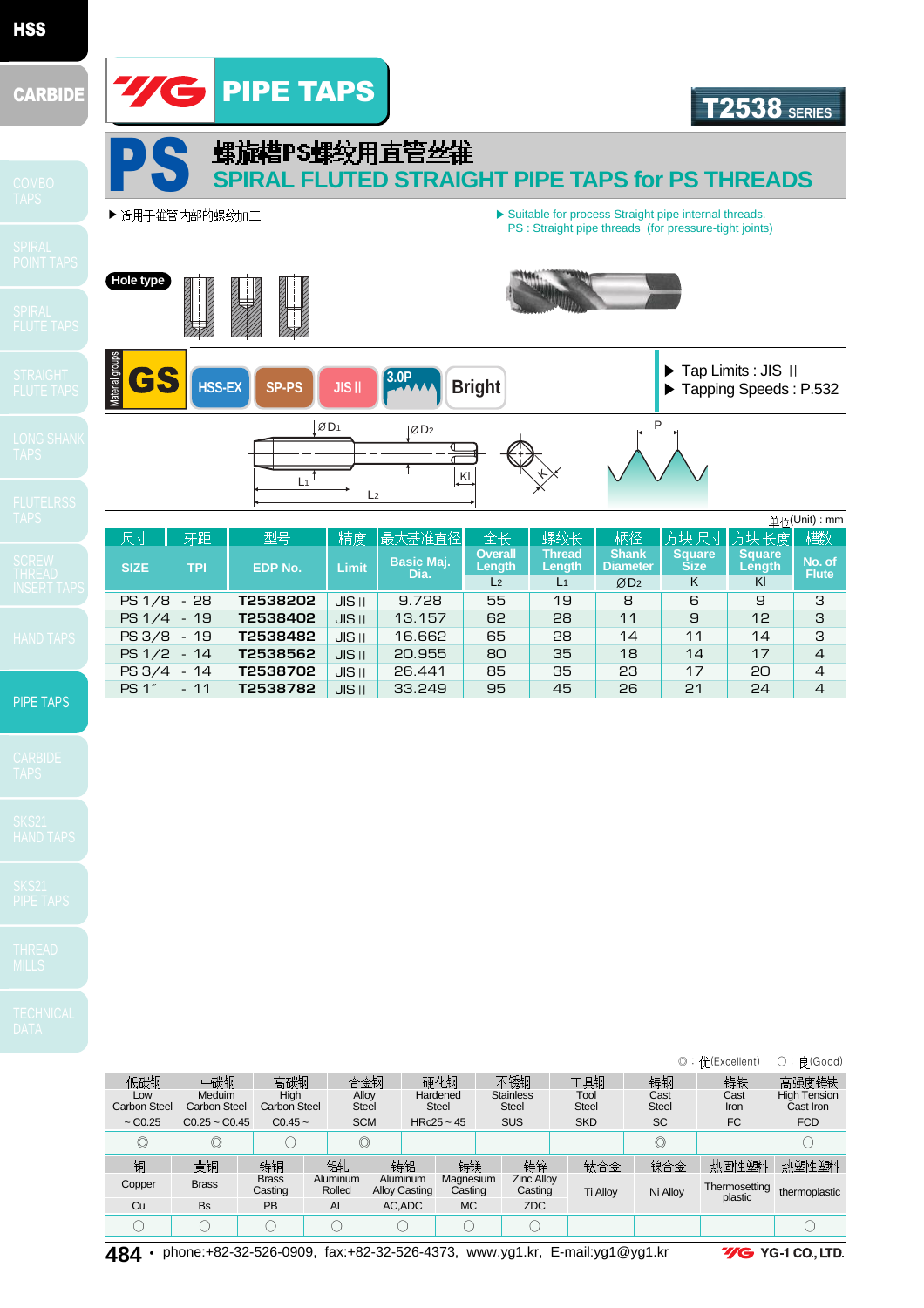

|                            |                               |                         |                    |                                  |                          |                                  |                      |                      | $\circ$ : 优(Excellent)   | ○: 良(Good)                       |
|----------------------------|-------------------------------|-------------------------|--------------------|----------------------------------|--------------------------|----------------------------------|----------------------|----------------------|--------------------------|----------------------------------|
| 低碳钢                        | 中碳钢                           | 高碳钢                     | 合金钢                |                                  | 硬化钢                      | 不锈钢                              | 工具钢                  | 铸钢                   | 铸铁                       | 高强度铸铁                            |
| Low<br><b>Carbon Steel</b> | <b>Meduim</b><br>Carbon Steel | High<br>Carbon Steel    | Alloy<br>Steel     |                                  | Hardened<br><b>Steel</b> | <b>Stainless</b><br><b>Steel</b> | Tool<br><b>Steel</b> | Cast<br><b>Steel</b> | Cast<br><b>Iron</b>      | <b>High Tension</b><br>Cast Iron |
| ~10.25                     | $C0.25 \sim C0.45$            | $C0.45$ ~               | <b>SCM</b>         |                                  | $HRC25 \sim 45$          | <b>SUS</b>                       | <b>SKD</b>           | <b>SC</b>            | <b>FC</b>                | <b>FCD</b>                       |
|                            |                               |                         | C                  |                                  | U                        |                                  |                      |                      |                          | C                                |
| 铜                          | 黄铜                            | 铸铜                      | 铝轧                 | 铸铝                               | 铸镁                       | 铸锌                               | 钛合金                  | 镍合金                  | 热固性塑料                    | 热塑性塑料                            |
| Copper                     | <b>Brass</b>                  | <b>Brass</b><br>Casting | Aluminum<br>Rolled | Aluminum<br><b>Alloy Casting</b> | Magnesium<br>Casting     | <b>Zinc Alloy</b><br>Casting     | <b>Ti Alloy</b>      | Ni Alloy             | Thermosetting<br>plastic | thermoplastic                    |
| Cu                         | <b>Bs</b>                     | <b>PB</b>               | <b>AL</b>          | AC.ADC                           | <b>MC</b>                | <b>ZDC</b>                       |                      |                      |                          |                                  |
|                            |                               |                         |                    |                                  |                          |                                  |                      |                      |                          |                                  |

**VG** YG-1 CO., LTD.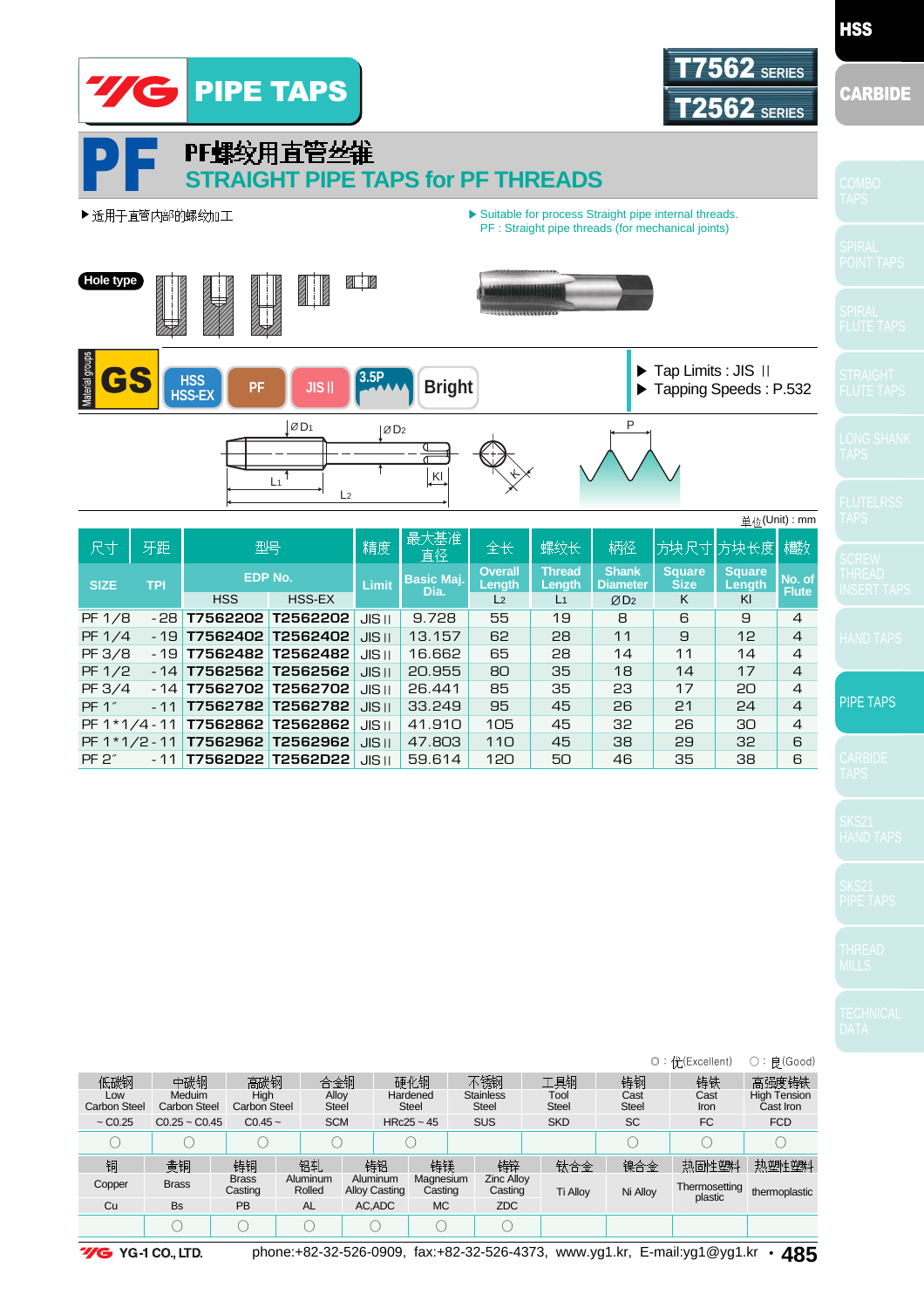

|                          |                        |                         |                    |                                  |                          |                                  |                      |                      | ◎ : 优(Excellent)         | ○: 良(Good)                              |
|--------------------------|------------------------|-------------------------|--------------------|----------------------------------|--------------------------|----------------------------------|----------------------|----------------------|--------------------------|-----------------------------------------|
| 低碳钢                      | 中碳钢                    | 高碳钢                     | 合金钢                |                                  | 硬化钢                      | 不锈钢                              | 工具钢                  | 铸钢                   | 铸铁                       | 高强度铸铁                                   |
| Low<br>Carbon Steel      | Meduim<br>Carbon Steel | High<br>Carbon Steel    | Alloy<br>Steel     |                                  | Hardened<br><b>Steel</b> | <b>Stainless</b><br><b>Steel</b> | Tool<br><b>Steel</b> | Cast<br><b>Steel</b> | Cast<br><b>Iron</b>      | <b>High Tension</b><br><b>Cast Iron</b> |
| $\sim$ C <sub>0.25</sub> | $C0.25$ ~ $C0.45$      | $CO.45 -$               | <b>SCM</b>         |                                  | $HRc25 \sim 45$          | <b>SUS</b>                       | <b>SKD</b>           | <b>SC</b>            | <b>FC</b>                | <b>FCD</b>                              |
| $\circledcirc$           | $\circledcirc$         |                         | $\circledcirc$     |                                  |                          |                                  |                      | $\circledcirc$       |                          |                                         |
| 铜                        | 黄铜                     | 铸铜                      | 铅轧                 | 铸铝                               | 铸镁                       | 铸锌                               | 钛合金                  | 镍合金                  | 热固性塑料                    | 热塑性塑料                                   |
| Copper                   | <b>Brass</b>           | <b>Brass</b><br>Casting | Aluminum<br>Rolled | Aluminum<br><b>Alloy Casting</b> | Magnesium<br>Casting     | <b>Zinc Alloy</b><br>Casting     | <b>Ti Alloy</b>      | Ni Alloy             | Thermosetting<br>plastic | thermoplastic                           |
| Cu                       | <b>Bs</b>              | PB                      | <b>AL</b>          | AC.ADC                           | <b>MC</b>                | ZDC                              |                      |                      |                          |                                         |
|                          | ∩                      |                         | C                  |                                  |                          | 0                                |                      |                      |                          |                                         |

**486 •** phone:+82-32-526-0909, fax:+82-32-526-4373, www.yg1.kr, E-mail:yg1@yg1.kr

**VG** YG-1 CO., LTD.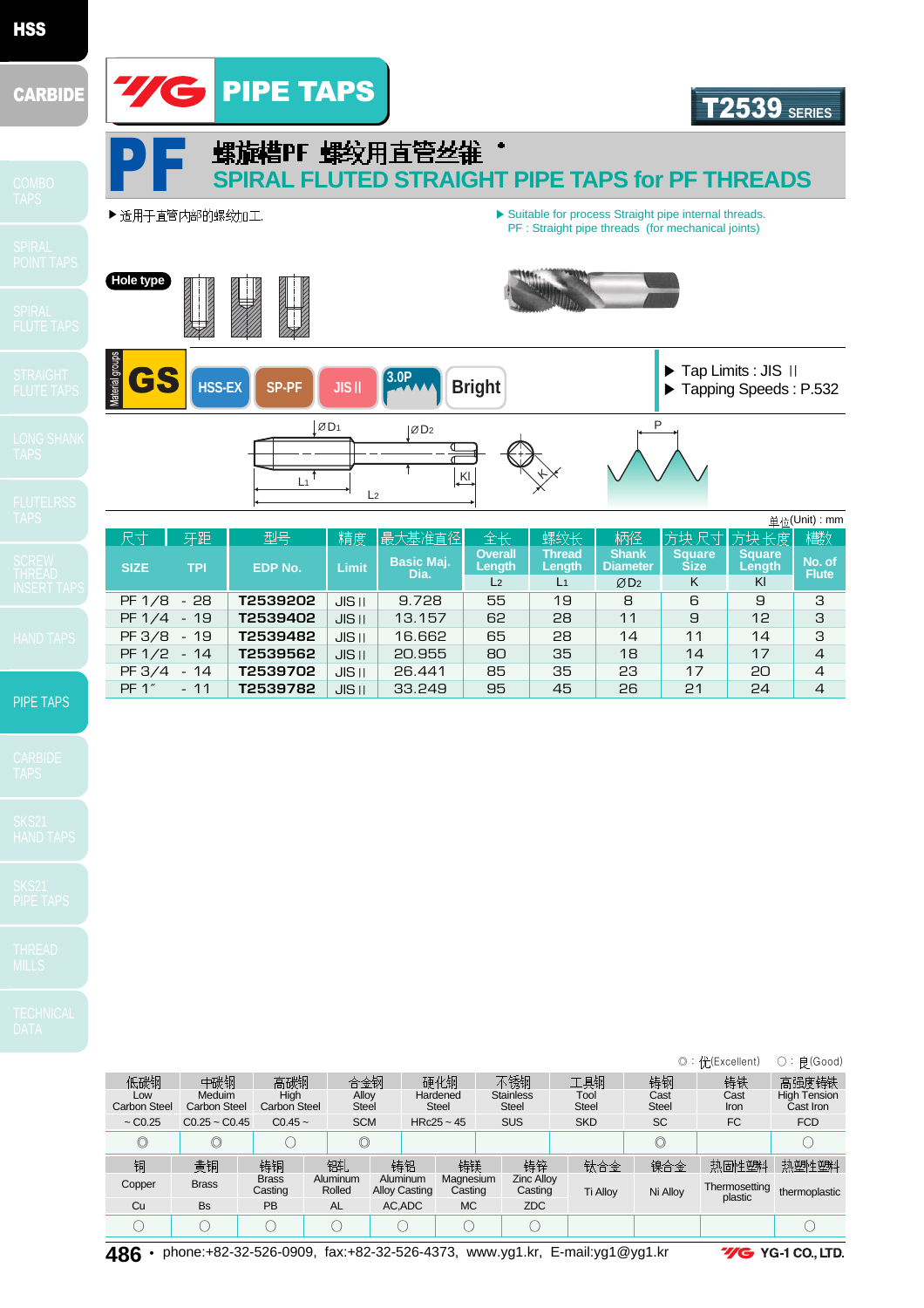

| 尺寸            | 牙距             | 型号:                             | 精度     | 最大基准<br>直径                | 全长                       | 螺纹长              | 基准长度                        | 柄径                       | 方块<br>尺寸                     | 方块<br>长度         | 槽数                     |
|---------------|----------------|---------------------------------|--------|---------------------------|--------------------------|------------------|-----------------------------|--------------------------|------------------------------|------------------|------------------------|
| <b>SIZE</b>   | <b>TPI</b>     | <b>EDP No.</b>                  | Limit  | <b>Basic Maj.</b><br>Dia. | <b>Overall</b><br>Length | Thread<br>Length | <b>Projection</b><br>Length | <b>Shank</b><br>Diameter | <b>Square</b><br><b>Size</b> | Square<br>Length | No. of<br><b>Flute</b> |
|               |                |                                 |        |                           | L <sub>2</sub>           | L <sub>1</sub>   | $\mathsf{L}3$               | ØD2                      | K                            | KI               |                        |
| NPT 1/16 - 27 |                | T2527020                        | ANSI G | 7.770                     | 54                       | 17               | 12.00                       | 8                        | 6                            | 9                | 4                      |
| NPT 1/8 - 27  |                | T2527200                        | ANSI G | 10.117                    | 55                       | 19               | 12.05                       | 8                        | 6                            | 9                | $\overline{4}$         |
|               | NPT 1/4 - 18   | T2527400                        | ANSI G | 13.426                    | 62                       | 28               | 17.45                       | 11                       | 9                            | 12               | $\overline{4}$         |
|               | NPT 3/8 - 18   | T2527480                        | ANSI G | 16,866                    | 65                       | 28               | 17.65                       | 14                       | 11                           | 14               | $\overline{4}$         |
|               | $NPT 1/2 - 14$ | T2527560                        | ANSI G | 20,980                    | 80                       | 35               | 22.85                       | 18                       | 14                           | 17               | 4                      |
|               | NPT 3/4 - 14   | T2527700                        | ANSI G | 26.325                    | 85                       | 35               | 22.95                       | 23                       | 17                           | 20               | $\overline{4}$         |
|               |                | NPT 1" - 11 1/2 <b>T2527780</b> | ANSI G | 32.934                    | 95                       | 45               | 27.40                       | 26                       | 21                           | 24               | 5                      |

PIPE TAPS

**HSS** 

|                            |                        |                         |                    |                                  |                          |                                  |                              |                      |                      | ◎: 优(Excellent)          | ○: 良(Good)                       |
|----------------------------|------------------------|-------------------------|--------------------|----------------------------------|--------------------------|----------------------------------|------------------------------|----------------------|----------------------|--------------------------|----------------------------------|
| 低碳钢                        | 中碳钢                    | 高碳钢                     | 合金钢                |                                  | 硬化钢                      | 不锈钢                              |                              | 工具钢                  | 铸钢                   | 铸铁                       | 高强度铸铁                            |
| Low<br><b>Carbon Steel</b> | Meduim<br>Carbon Steel | High<br>Carbon Steel    | Alloy<br>Steel     |                                  | Hardened<br><b>Steel</b> | <b>Stainless</b><br><b>Steel</b> |                              | Tool<br><b>Steel</b> | Cast<br><b>Steel</b> | Cast<br>Iron             | <b>High Tension</b><br>Čast Iron |
| $\sim$ C <sub>0.25</sub>   | $C0.25 \sim C0.45$     | $CO.45 -$               | <b>SCM</b>         |                                  | $HRc25 \sim 45$          | <b>SUS</b>                       |                              | <b>SKD</b>           | <b>SC</b>            | <b>FC</b>                | <b>FCD</b>                       |
|                            | $\circledcirc$         |                         | $\circledcirc$     |                                  |                          |                                  |                              |                      |                      |                          |                                  |
| 铜                          | 黄铜                     | 铸铜                      | 铝轧                 | 铸铝                               | 铸镁                       |                                  | 铸锌                           | 钛合金                  | 镍合金                  | 热固性塑料                    | 热塑性塑料                            |
| Copper                     | <b>Brass</b>           | <b>Brass</b><br>Casting | Aluminum<br>Rolled | Aluminum<br><b>Alloy Casting</b> | Magnesium<br>Casting     |                                  | <b>Zinc Allov</b><br>Casting | <b>Ti Alloy</b>      | Ni Alloy             | Thermosetting<br>plastic | thermoplastic                    |
| Cu                         | <b>Bs</b>              | PB                      | <b>AL</b>          | AC, ADC                          | MC.                      |                                  | <b>ZDC</b>                   |                      |                      |                          |                                  |
|                            |                        |                         |                    | n                                | О                        |                                  |                              |                      |                      |                          |                                  |

**YG** YG-1 CO., LTD.